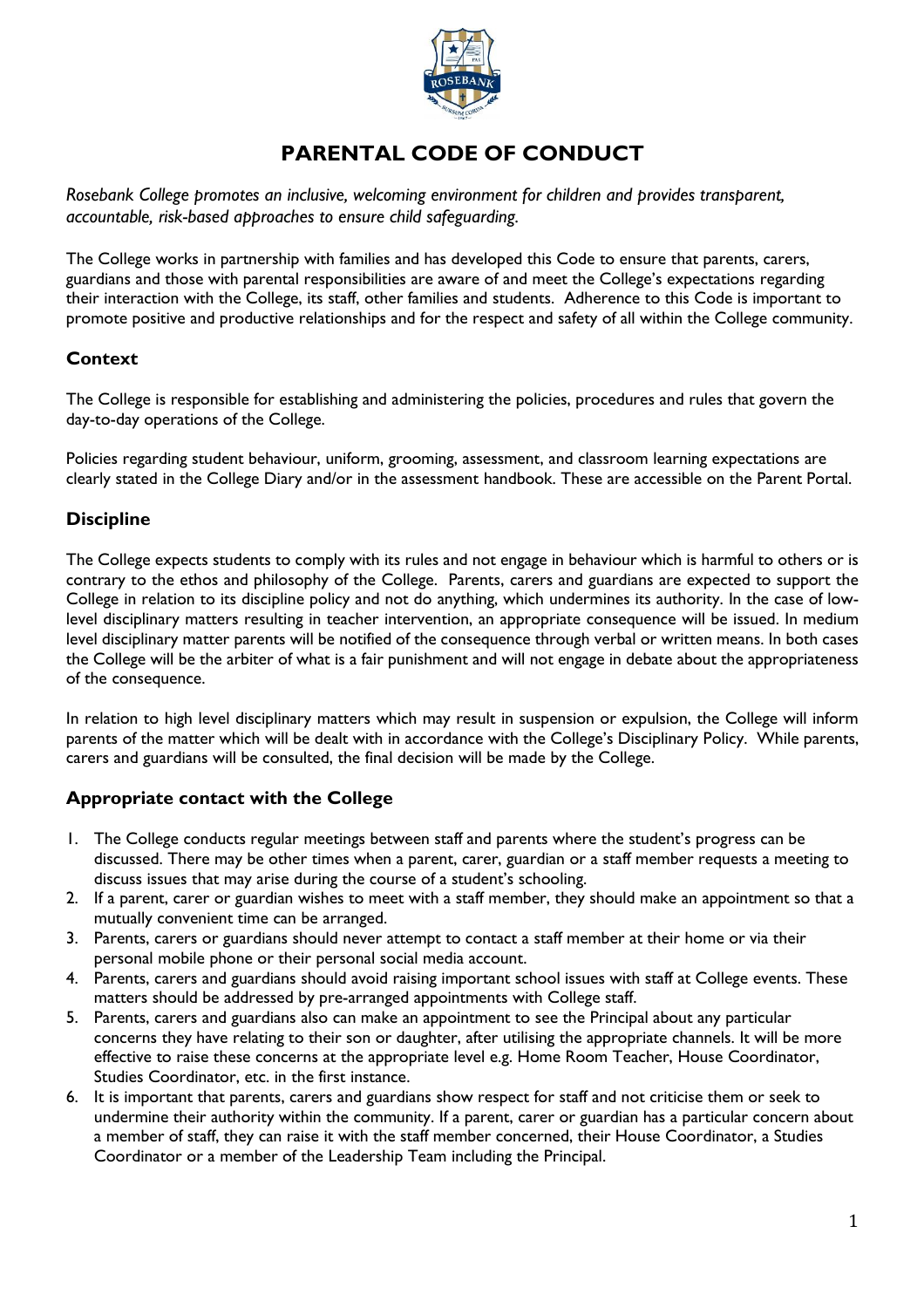7. It is unreasonable to expect staff to respond after 4pm on weekdays and/or on weekends and during the school holidays.

#### **Communication**

If a parent, carer or guardian has a concern about an issue, this should be directed to the House Coordinator or to the Coordinator responsible for the specific area of activity.

If a parent, carer or guardian wishes to express a concern, they should not use rude or abusive language. Preferably, important concerns should be communicated in writing to ensure appropriate tracking and clarity of intent and understanding.

Communication, whether verbal or in writing, with all members of the College community (e.g. teachers, administration staff, other parents, carers, guardians or students) should:

- Show respect, courtesy and consideration;
- Not harass or bully another person;
- Not use intemperate language; and
- Not be confrontational.

If a matter cannot be resolved via e-mail, an appointment should be made with the appropriate staff member. Extended use of emails can exacerbate a situation rather than resolve it.

Social media should not be used to criticise or denigrate others in the College community.

Throughout the day staff are engaged in teaching and learning and may be unable to respond immediately. Staff will attempt to respond to all communications within 48 hours. In the event of an emergency, parents, carers or guardians need to contact the General Office on 9713 3100 or by email: [info@rosebank.nsw.edu.au](mailto:info@rosebank.nsw.edu.au)

Parents are responsible for updating their contact details by notifying the Enrolments Registrar by phone on 9713 3118 or email: [enrolments@rosebank.nsw.edu.au](mailto:enrolments@rosebank.nsw.edu.au)

#### **Co-curricular**

Parents, carers and guardians are welcome to attend Co-curricular events but should exercise restraint when supporting school teams and groups. They should not abuse, threaten, or otherwise seek to intimidate an umpire or referee, or to direct abuse against a player, any member of the opposition, or any College representative.

The coaches at the College pick teams and groups based on their view of the most appropriate selection at the relevant time. If a parent, carer or guardian has a concern regarding the selection process of the team/group, parents, carers and guardians are encouraged to contact the Co-curricular Coordinator.

#### **Diverse family structure**

Families where the parents, guardians or carers are separated, divorced, or have dual parent/carer/guardian arrangements should not attempt to involve the College in any family dispute that may arise. The College is not able to make judgements on the merits of claims made by one parent against another and should not be asked to take any action which is designed to disadvantage one party over another. The College will observe any orders made by a court in relation to a student, payment of fees or communication with parents, carers or guardians.

Communication with parents, carers or guardians will follow the protocol established via the Registrar as recorded on the College database. Families are response for informing the College of any changes to their circumstances.